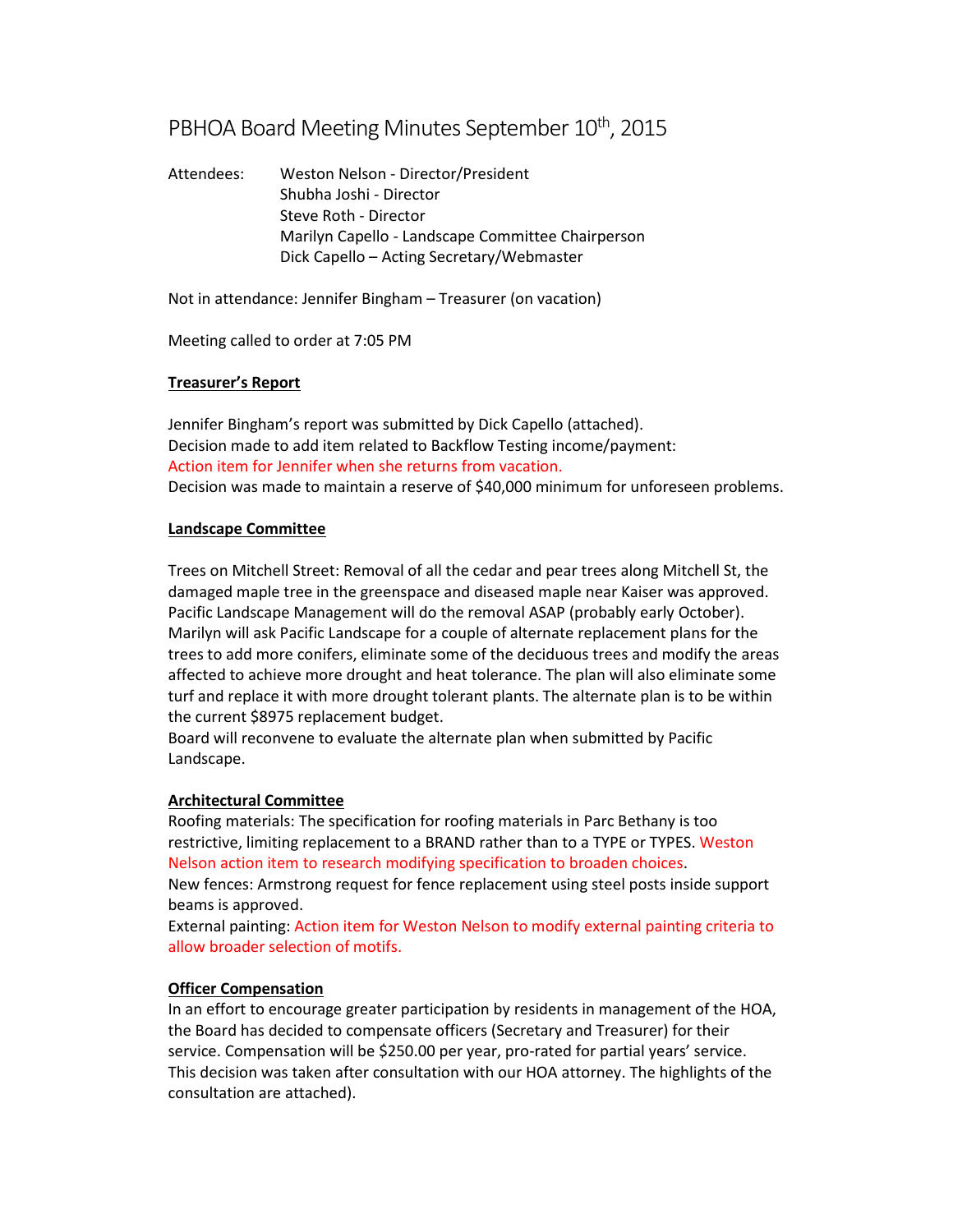There was discussion regarding the compensation of the Architectural and Landscape Committee Chairs since these are also time-consuming jobs. A decision regarding committee chair compensation was deferred.

#### **Secretary Election**

Dick Capello was elected by the Board as the PBHOA Secretary/Webmaster effective immediately.

#### **Other Items**

A discussion about rapid response to arising situations (approvals, notifications, etc.) led to a commitment to use conference calls to expedite decision-making.

Board Member Shubha will be away from mid-October to mid-November.

Meeting was adjourned at 8:15 PM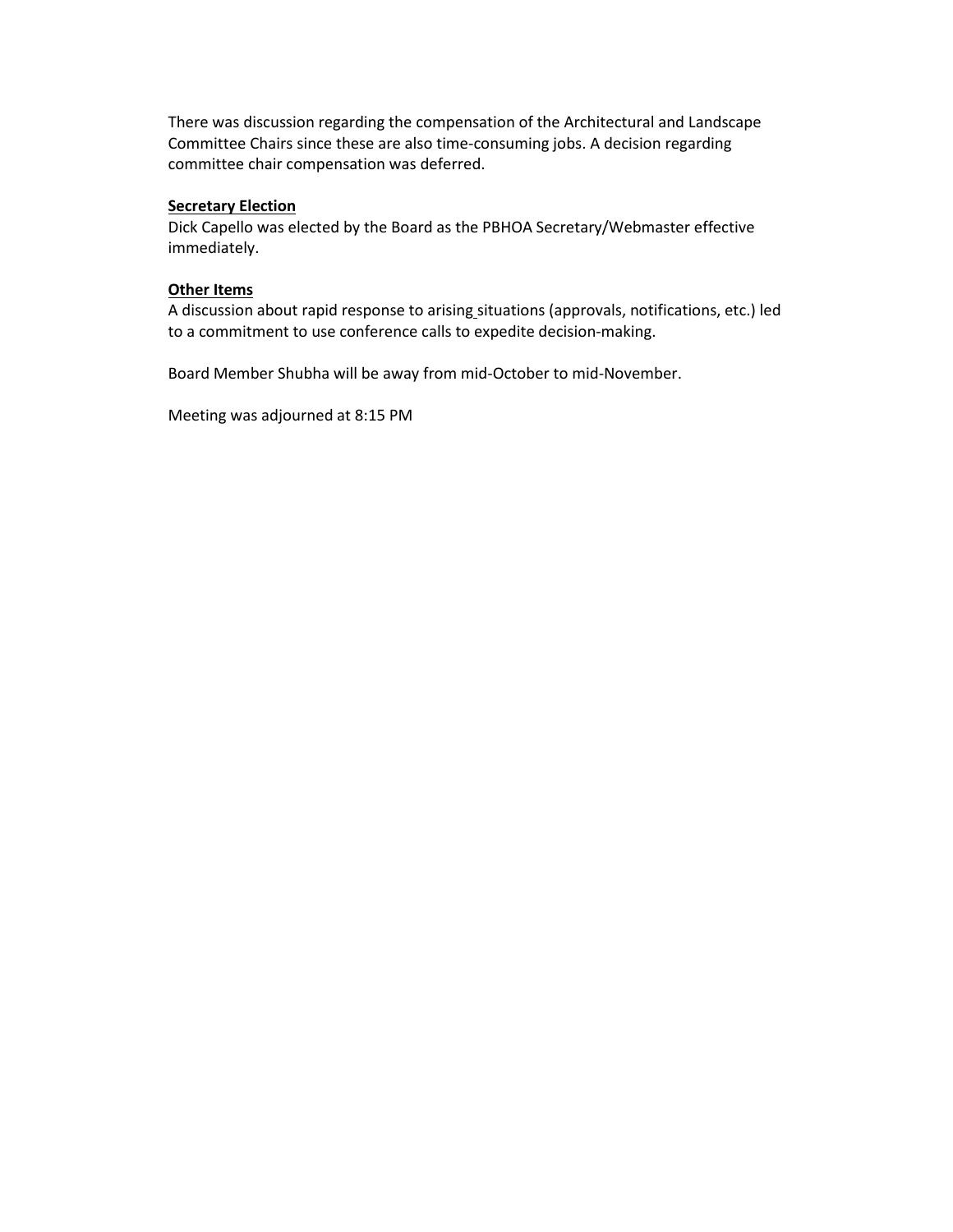| 42501     |                 |                       |                 |
|-----------|-----------------|-----------------------|-----------------|
|           | $4\times$ #2621 | EUD CIETTED COPTINERS | LE IN OA INVINE |
|           |                 |                       |                 |
|           |                 |                       |                 |
| LAWDSCAPE |                 |                       |                 |
|           |                 |                       |                 |

BANK BALANCE 9/1/15 89,108.94

| 633.40       | 7,663.40             | 08'962'8                                                    |                                        | Net Difference:             |
|--------------|----------------------|-------------------------------------------------------------|----------------------------------------|-----------------------------|
| 1,287.64     |                      |                                                             |                                        |                             |
|              | 3,999.96             | 2,712.32                                                    |                                        | Water                       |
| 119.46       | 500.04               | 380.58                                                      |                                        | Electrical                  |
| 1,407.10     | 4,500.00             | 3,092.90                                                    |                                        | <b>Utilities</b>            |
| 100.00       | 150.00               | 50.00                                                       |                                        | State Taxes                 |
| 100.00       | 150.00               | 50.00                                                       |                                        | Taxes                       |
| -9,345.14    | 200.04               | 9,545.18                                                    |                                        | Repairs & Maintenance       |
| 96'66        | 99.96                | 0.00                                                        |                                        | Rent Expense                |
| 500.04       | 500.04               | 0.00                                                        |                                        | Professional Fees           |
| 300.00       | 300.00               | 0.00                                                        |                                        | Printing & Reproduction     |
| 131.04       | 300.00               | 168.96                                                      |                                        | Postage                     |
| 8.60         | 200.04               | 191.44                                                      |                                        | Office Supplies             |
| 50.04        | 50.04                | 0.00                                                        |                                        | Licenses & Permits          |
| 9,528.96     | 24,999.96            | 15,471.00                                                   |                                        | andscaping                  |
| 1,607.00     | 1,607.00             | 0.00                                                        |                                        | Insurance                   |
| 55.01        | 96'66                | 44.95                                                       |                                        | Entertainment               |
| <b>58.02</b> | 96'66                | 41.94                                                       |                                        | Computer & Internet Expense |
| 99.96        | 96'66                | 0.00                                                        |                                        | Advertisement               |
| 3, 144, 59   | 33,206.96            | 30,062.37                                                   |                                        | <b>HOA Expenses</b>         |
| 3,144.59     | 33,206.96            | 30,062.37                                                   |                                        | EXPENSES                    |
| -300.04      | 500.04               | 200.00                                                      |                                        | Transfer Fee                |
| $-1, 950.64$ | 3,413.64             | 1,463.00                                                    | $\breve{\leq}$<br>$\frac{\sqrt{3}}{7}$ | Reimbursed Expenses         |
| +999-        | 166.64               | 100.00                                                      |                                        | Misc                        |
| -180.00      | 270.00               | 90.00                                                       |                                        | Late Fee                    |
| $-13.87$     | 20.04                | 6.17                                                        |                                        | Interest                    |
| 0.00         | 36,500.00            | 36,500.00                                                   |                                        | Homeowner Assessament       |
| $-2,511.19$  | 40,870.36            | 38,359.17                                                   |                                        | HOA Income                  |
| 2,511,19     | 40,870.36            | 38,359.17                                                   |                                        | INCOME                      |
|              |                      | $\frac{1}{2}$<br>Bol bit                                    |                                        |                             |
| Difference   | Budget               | Actual                                                      |                                        | Category                    |
|              | $\frac{10744}{2015}$ |                                                             |                                        |                             |
|              |                      | 14412015 threugh-12/34/2016-bising-An-nual-Budget           |                                        |                             |
|              |                      | Historical Budget - 2015                                    |                                        |                             |
|              |                      | $\sim$ $\frac{1}{2}$ and $\sim$ $\sim$ $\sim$ $\sim$ $\sim$ | ستوفد نقاط مقول ملحف                   |                             |

SI0Z/1/5

Explirat To RUDGET

Page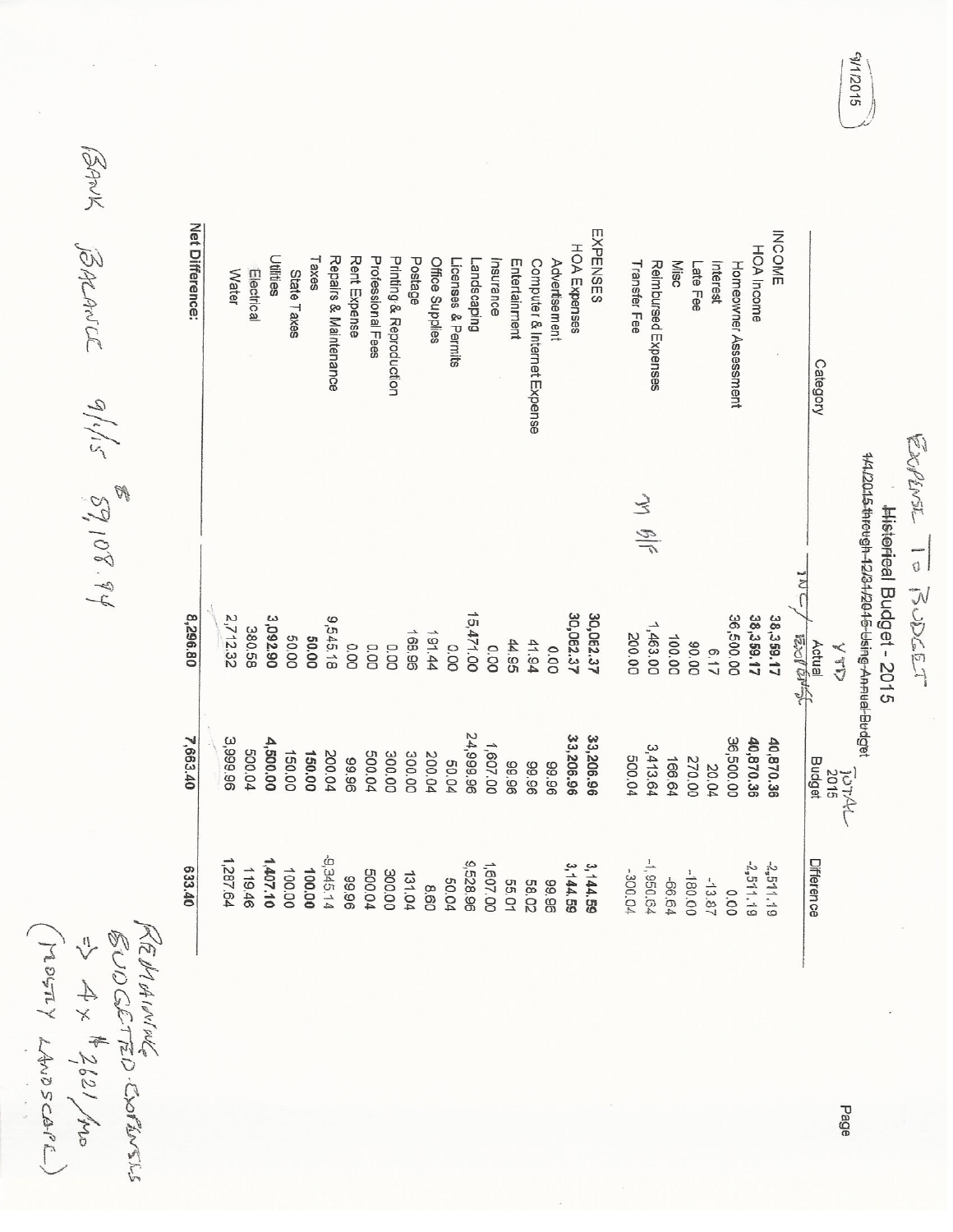Two companies estimated both the partial removal and full removal of the pear trees. The third company did not understand that I wanted both partial and complete removal. However, of those people that replied to the notice we sent regarding the pear tree removals, most said do it all at one time. I have attached the bids from everyone and also summarized the information below

| Company                                          | Remove all pear<br>trees and all<br>cypress, 1 maple | Remove 4 pear<br>trees, 8 cypress, 1<br>maples and<br>prune 13 pear<br>trees | Any additional notes                                                                                                                                                                                               |
|--------------------------------------------------|------------------------------------------------------|------------------------------------------------------------------------------|--------------------------------------------------------------------------------------------------------------------------------------------------------------------------------------------------------------------|
| Pacific<br>Landscape<br>Management               | \$7540.                                              | \$4820                                                                       | Includes wood/brush<br>removal. Look at only the<br>top portion of the bid for<br>comparison.                                                                                                                      |
| Mark McArthur<br><b>Westside Tree</b><br>Company | \$7690                                               | \$4225                                                                       | The partial bid is very hard to<br>follow but is approximately<br>correct. He came back a<br>second time for the full bid<br>and thus the full bid is more<br>accurate. Bid includes brush<br>and wood removal.    |
| All Around Tree<br>company                       | \$7400                                               | They didn't<br>understand to<br>make this<br>estimate                        | This bid does not include<br>wood removal, but does<br>include brush removal which<br>is only included in the terms<br>and conditions not on the<br>quote. Wood is cut into 16-18<br>inch rounds and left on site. |

I recommend we go with the complete removal of all pear and cypress trees.

Given that the estimates are very close and the low estimate does not include wood removal (he never asked, so I assumed it was included), I recommend we go with Pacific Landscape for the project. There is a possibility of broken sprinkler lines due to grinding. Since Pacific has more knowledge about where our sprinkler lines are, they will be more careful about damage. Since we have a relationship with Pacific I also believe they have a stronger vested interest in doing an excellent job.

I also recommend strongly that we go with Pacific for the planting of the replacement items for the following reasons:

- Pacific has a vested interest in our area. In the greenspace they planted a small tree that died, at no charge they replaced it twice, the second time with a different variety although no one understands why the first ones did not work.
- Pacific developed the plan for replacement including shrubs and fewer trees provide less crowding in some places. They are also adding grass seed as necessary at no charge.
- Since Pacific created the plans for replacement it is unfair to share with other companies, they would need to develop their own plans and then comparing the plans can then be a difficult job and in my view not worth the effort.
- Pacific has always done high quality work and has an excellent reputation with clients.
- Pacific did not increase our monthly charges for many years because we have them do additional work during the year. This is a benefit to us because we then have more control over the budget by selecting enhancements rather than increased monthly fees.